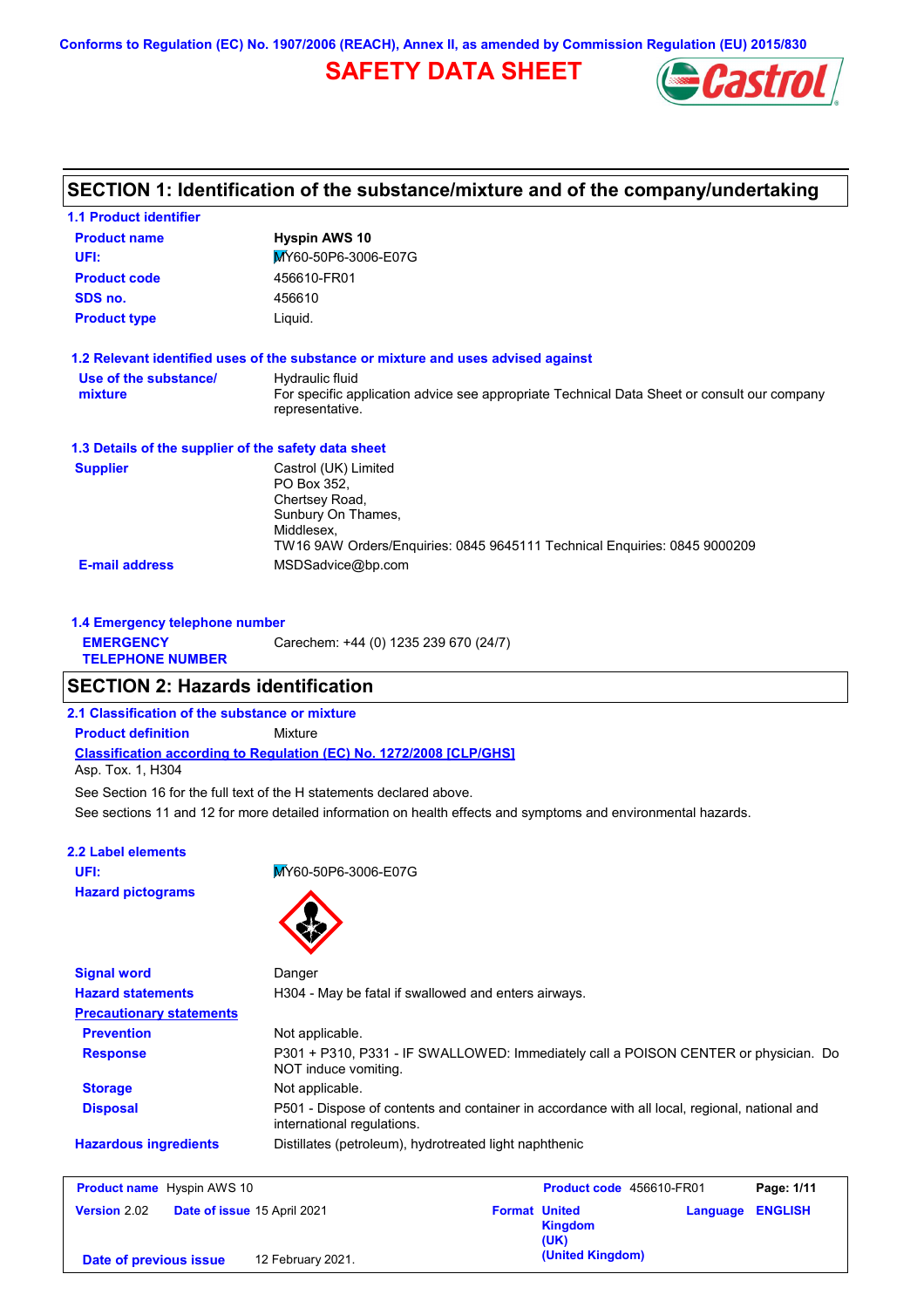## **SECTION 2: Hazards identification**

| <b>Supplemental label</b><br>elements                                                                                                                    | Not applicable.                                                                                                                                                                                                                                                                        |
|----------------------------------------------------------------------------------------------------------------------------------------------------------|----------------------------------------------------------------------------------------------------------------------------------------------------------------------------------------------------------------------------------------------------------------------------------------|
| EU Regulation (EC) No. 1907/2006 (REACH)                                                                                                                 |                                                                                                                                                                                                                                                                                        |
| <b>Annex XVII - Restrictions</b><br>on the manufacture.<br>placing on the market<br>and use of certain<br>dangerous substances,<br>mixtures and articles | Not applicable.                                                                                                                                                                                                                                                                        |
| <b>Special packaging requirements</b>                                                                                                                    |                                                                                                                                                                                                                                                                                        |
| <b>Containers to be fitted</b><br>with child-resistant<br>fastenings                                                                                     | Not applicable.                                                                                                                                                                                                                                                                        |
| <b>Tactile warning of danger</b>                                                                                                                         | Not applicable.                                                                                                                                                                                                                                                                        |
| 2.3 Other hazards                                                                                                                                        |                                                                                                                                                                                                                                                                                        |
| <b>Results of PBT and vPvB</b><br>assessment                                                                                                             | Product does not meet the criteria for PBT or vPvB according to Regulation (EC) No. 1907/2006,<br>Annex XIII.                                                                                                                                                                          |
| <b>Product meets the criteria</b><br>for PBT or vPvB according<br>to Regulation (EC) No.<br><b>1907/2006, Annex XIII</b>                                 | This mixture does not contain any substances that are assessed to be a PBT or a vPvB.                                                                                                                                                                                                  |
| Other hazards which do<br>not result in classification                                                                                                   | Defatting to the skin.<br>Note: High Pressure Applications<br>Injections through the skin resulting from contact with the product at high pressure constitute a<br>major medical emergency.<br>See 'Notes to physician' under First-Aid Measures, Section 4 of this Safety Data Sheet. |

### **SECTION 3: Composition/information on ingredients**

| <b>3.2 Mixtures</b>                                       |                                                                                      |                                    |                                                                                          |             |
|-----------------------------------------------------------|--------------------------------------------------------------------------------------|------------------------------------|------------------------------------------------------------------------------------------|-------------|
| <b>Product definition</b>                                 | Mixture                                                                              |                                    |                                                                                          |             |
| Highly refined mineral oil (IP 346 DMSO extract $<$ 3%).  |                                                                                      | Proprietary performance additives. |                                                                                          |             |
| <b>Product/ingredient</b><br>name                         | <b>Identifiers</b>                                                                   | $\%$                               | <b>Regulation (EC) No.</b><br>1272/2008 [CLP]                                            | <b>Type</b> |
| Distillates (petroleum), hydrotreated<br>light naphthenic | REACH #: 01-2119480375-34<br>EC: 265-156-6<br>CAS: 64742-53-6<br>Index: 649-466-00-2 | ≥75 - ≤90                          | Asp. Tox. 1, H304                                                                        | $[1]$       |
| 2,6-di-tert-butylphenol                                   | REACH #: 01-2119490822-33<br>$EC: 204-884-0$<br>CAS: 128-39-2                        | < 0.25                             | Skin Irrit. 2. H315<br>Aquatic Acute 1, H400 (M=1)<br>Aquatic Chronic 1, H410<br>$(M=1)$ | $[1]$       |

#### **See Section 16 for the full text of the H statements declared above.**

#### **Type**

[1] Substance classified with a health or environmental hazard

[2] Substance with a workplace exposure limit

[3] Substance meets the criteria for PBT according to Regulation (EC) No. 1907/2006, Annex XIII

[4] Substance meets the criteria for vPvB according to Regulation (EC) No. 1907/2006, Annex XIII

[5] Substance of equivalent concern

[6] Additional disclosure due to company policy

Occupational exposure limits, if available, are listed in Section 8.

### **SECTION 4: First aid measures**

### **4.1 Description of first aid measures**

| Eye contact                       |                             | In case of contact, immediately flush eyes with plenty of water for at least 15 minutes. Eyelids<br>should be held away from the eyeball to ensure thorough rinsing. Check for and remove any<br>contact lenses. Get medical attention. |                          |                |  |
|-----------------------------------|-----------------------------|-----------------------------------------------------------------------------------------------------------------------------------------------------------------------------------------------------------------------------------------|--------------------------|----------------|--|
| <b>Skin contact</b>               |                             | Wash skin thoroughly with soap and water or use recognised skin cleanser. Remove<br>contaminated clothing and shoes. Wash clothing before reuse. Clean shoes thoroughly before<br>reuse. Get medical attention if irritation develops.  |                          |                |  |
| <b>Product name</b> Hyspin AWS 10 |                             |                                                                                                                                                                                                                                         | Product code 456610-FR01 | Page: 2/11     |  |
| <b>Version 2.02</b>               | Date of issue 15 April 2021 | <b>Format United</b><br>Kinadom                                                                                                                                                                                                         | Language                 | <b>ENGLISH</b> |  |

| <b>Version 2.02</b>    | <b>Date of issue 15 April 2021</b> |                   | <b>Format United</b> | <b>Kingdom</b><br>(UK) | Language ENGLISH |  |
|------------------------|------------------------------------|-------------------|----------------------|------------------------|------------------|--|
| Date of previous issue |                                    | 12 February 2021. |                      | (United Kingdom)       |                  |  |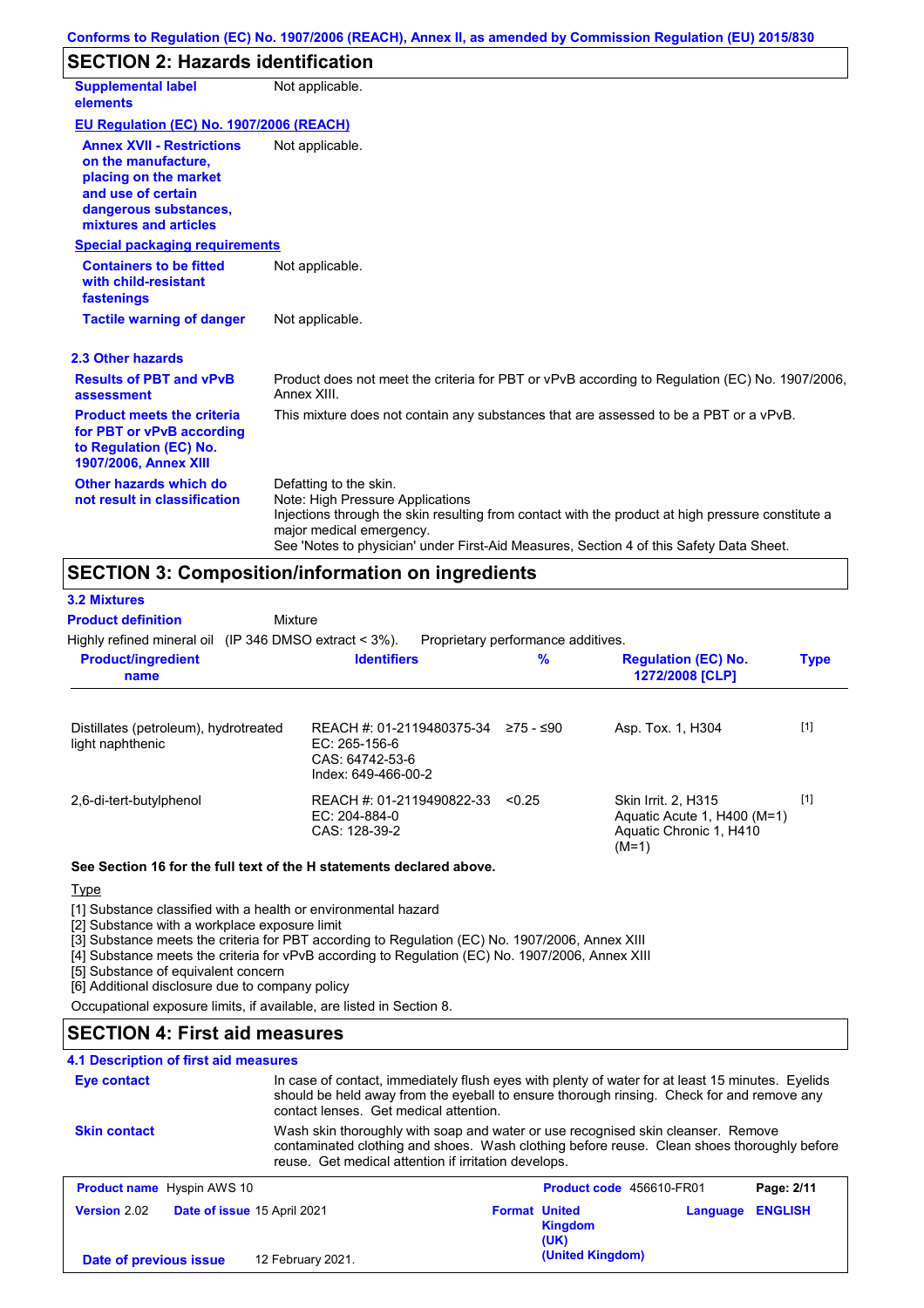### **Conforms to Regulation (EC) No. 1907/2006 (REACH), Annex II, as amended by Commission Regulation (EU) 2015/830**

## **SECTION 4: First aid measures**

| <b>Inhalation</b>                 | If inhaled, remove to fresh air. Get medical attention if symptoms occur.                                                                                                                                                                                                   |
|-----------------------------------|-----------------------------------------------------------------------------------------------------------------------------------------------------------------------------------------------------------------------------------------------------------------------------|
| Ingestion                         | Do not induce vomiting. Never give anything by mouth to an unconscious person. If<br>unconscious, place in recovery position and get medical attention immediately. Aspiration<br>hazard if swallowed. Can enter lungs and cause damage. Get medical attention immediately. |
| <b>Protection of first-aiders</b> | No action shall be taken involving any personal risk or without suitable training. It may be<br>dangerous to the person providing aid to give mouth-to-mouth resuscitation.                                                                                                 |

#### **4.2 Most important symptoms and effects, both acute and delayed**

See Section 11 for more detailed information on health effects and symptoms.

| <b>Potential acute health effects</b> |                                                                                                                   |
|---------------------------------------|-------------------------------------------------------------------------------------------------------------------|
| <b>Inhalation</b>                     | Vapour inhalation under ambient conditions is not normally a problem due to low vapour<br>pressure.               |
| <b>Ingestion</b>                      | Aspiration hazard if swallowed -- harmful or fatal if liquid is aspirated into lungs.                             |
| <b>Skin contact</b>                   | Defatting to the skin. May cause skin dryness and irritation.                                                     |
| Eye contact                           | No known significant effects or critical hazards.                                                                 |
|                                       | Delayed and immediate effects as well as chronic effects from short and long-term exposure                        |
| <b>Inhalation</b>                     | Overexposure to the inhalation of airborne droplets or aerosols may cause irritation of the<br>respiratory tract. |
| <b>Ingestion</b>                      | Ingestion of large quantities may cause nausea and diarrhoea.                                                     |
| <b>Skin contact</b>                   | Prolonged or repeated contact can defat the skin and lead to irritation and/or dermatitis.                        |
| Eye contact                           | Potential risk of transient stinging or redness if accidental eye contact occurs.                                 |
|                                       |                                                                                                                   |

#### **4.3 Indication of any immediate medical attention and special treatment needed**

|  | <b>Notes to physician</b> | Treatment should in general be symptomatic and directed to relieving any effects.<br>Product can be aspirated on swallowing or following regurgitation of stomach contents, and can<br>cause severe and potentially fatal chemical pneumonitis, which will require urgent treatment.<br>Because of the risk of aspiration, induction of vomiting and gastric lavage should be avoided.<br>Gastric lavage should be undertaken only after endotracheal intubation. Monitor for cardiac<br>dysrhythmias.<br>Note: High Pressure Applications<br>Injections through the skin resulting from contact with the product at high pressure constitute a<br>major medical emergency. Injuries may not appear serious at first but within a few hours tissue<br>becomes swollen, discoloured and extremely painful with extensive subcutaneous necrosis.<br>Surgical exploration should be undertaken without delay. Thorough and extensive debridement<br>of the wound and underlying tissue is necessary to minimise tissue loss and prevent or limit<br>permanent damage. Note that high pressure may force the product considerable distances<br>along tissue planes. |
|--|---------------------------|-----------------------------------------------------------------------------------------------------------------------------------------------------------------------------------------------------------------------------------------------------------------------------------------------------------------------------------------------------------------------------------------------------------------------------------------------------------------------------------------------------------------------------------------------------------------------------------------------------------------------------------------------------------------------------------------------------------------------------------------------------------------------------------------------------------------------------------------------------------------------------------------------------------------------------------------------------------------------------------------------------------------------------------------------------------------------------------------------------------------------------------------------------------------|
|--|---------------------------|-----------------------------------------------------------------------------------------------------------------------------------------------------------------------------------------------------------------------------------------------------------------------------------------------------------------------------------------------------------------------------------------------------------------------------------------------------------------------------------------------------------------------------------------------------------------------------------------------------------------------------------------------------------------------------------------------------------------------------------------------------------------------------------------------------------------------------------------------------------------------------------------------------------------------------------------------------------------------------------------------------------------------------------------------------------------------------------------------------------------------------------------------------------------|

#### **SECTION 5: Firefighting measures**

| 5.1 Extinguishing media                                   |                                                                                                                                                                                                                                                                                                                                                                   |
|-----------------------------------------------------------|-------------------------------------------------------------------------------------------------------------------------------------------------------------------------------------------------------------------------------------------------------------------------------------------------------------------------------------------------------------------|
| <b>Suitable extinguishing</b><br>media                    | In case of fire, use foam, dry chemical or carbon dioxide extinguisher or spray.                                                                                                                                                                                                                                                                                  |
| <b>Unsuitable extinguishing</b><br>media                  | Do not use water jet. The use of a water jet may cause the fire to spread by splashing the<br>burning product.                                                                                                                                                                                                                                                    |
| 5.2 Special hazards arising from the substance or mixture |                                                                                                                                                                                                                                                                                                                                                                   |
| <b>Hazards from the</b><br>substance or mixture           | In a fire or if heated, a pressure increase will occur and the container may burst.                                                                                                                                                                                                                                                                               |
| <b>Hazardous combustion</b><br>products                   | Combustion products may include the following:<br>carbon oxides (CO, CO <sub>2</sub> ) (carbon monoxide, carbon dioxide)                                                                                                                                                                                                                                          |
| 5.3 Advice for firefighters                               |                                                                                                                                                                                                                                                                                                                                                                   |
| <b>Special precautions for</b><br>fire-fighters           | No action shall be taken involving any personal risk or without suitable training. Promptly<br>isolate the scene by removing all persons from the vicinity of the incident if there is a fire.                                                                                                                                                                    |
| <b>Special protective</b><br>equipment for fire-fighters  | Fire-fighters should wear appropriate protective equipment and self-contained breathing<br>apparatus (SCBA) with a full face-piece operated in positive pressure mode. Clothing for fire-<br>fighters (including helmets, protective boots and gloves) conforming to European standard EN<br>469 will provide a basic level of protection for chemical incidents. |

| <b>Product name</b> Hyspin AWS 10 |                             |                   | Product code 456610-FR01 |                        | Page: 3/11 |                |
|-----------------------------------|-----------------------------|-------------------|--------------------------|------------------------|------------|----------------|
| <b>Version 2.02</b>               | Date of issue 15 April 2021 |                   | <b>Format United</b>     | <b>Kingdom</b><br>(UK) | Language   | <b>ENGLISH</b> |
| Date of previous issue            |                             | 12 February 2021. |                          | (United Kingdom)       |            |                |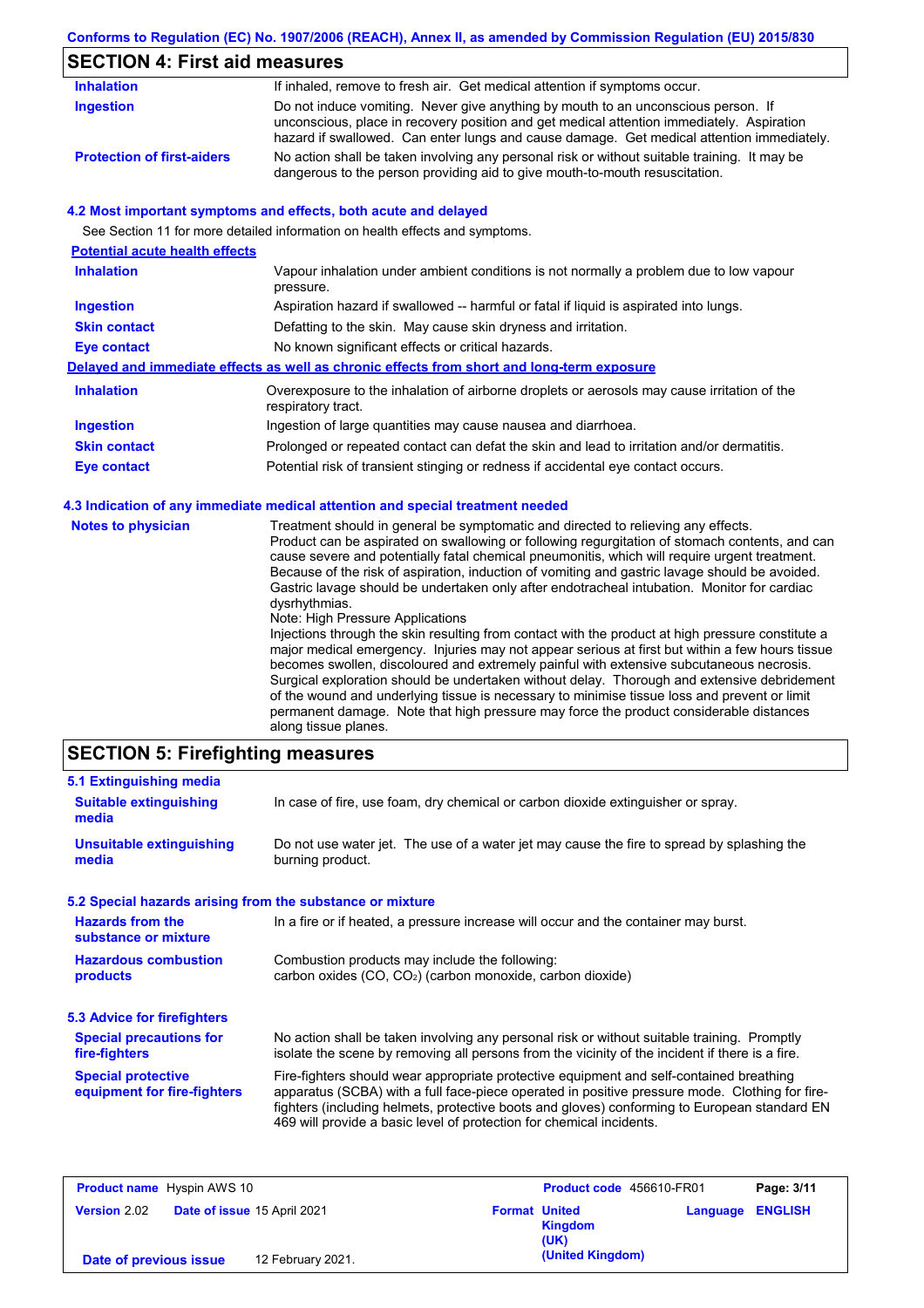### **SECTION 6: Accidental release measures**

|                                                          | 6.1 Personal precautions, protective equipment and emergency procedures                                                                                                                                                                                                                                                                                                                                                                                                                                               |
|----------------------------------------------------------|-----------------------------------------------------------------------------------------------------------------------------------------------------------------------------------------------------------------------------------------------------------------------------------------------------------------------------------------------------------------------------------------------------------------------------------------------------------------------------------------------------------------------|
| For non-emergency<br>personnel                           | Contact emergency personnel. No action shall be taken involving any personal risk or without<br>suitable training. Evacuate surrounding areas. Keep unnecessary and unprotected personnel<br>from entering. Do not touch or walk through spilt material. Floors may be slippery; use care to<br>avoid falling. Avoid breathing vapour or mist. Provide adequate ventilation. Put on<br>appropriate personal protective equipment.                                                                                     |
| For emergency responders                                 | Entry into a confined space or poorly ventilated area contaminated with vapour, mist or fume is<br>extremely hazardous without the correct respiratory protective equipment and a safe system of<br>work. Wear self-contained breathing apparatus. Wear a suitable chemical protective suit.<br>Chemical resistant boots. See also the information in "For non-emergency personnel".                                                                                                                                  |
| <b>6.2 Environmental</b><br>precautions                  | Avoid dispersal of spilt material and runoff and contact with soil, waterways, drains and sewers.<br>Inform the relevant authorities if the product has caused environmental pollution (sewers,<br>waterways, soil or air).                                                                                                                                                                                                                                                                                           |
| 6.3 Methods and material for containment and cleaning up |                                                                                                                                                                                                                                                                                                                                                                                                                                                                                                                       |
| <b>Small spill</b>                                       | Stop leak if without risk. Move containers from spill area. Absorb with an inert material and<br>place in an appropriate waste disposal container. Dispose of via a licensed waste disposal<br>contractor.                                                                                                                                                                                                                                                                                                            |
| <b>Large spill</b>                                       | Stop leak if without risk. Move containers from spill area. Approach the release from upwind.<br>Prevent entry into sewers, water courses, basements or confined areas. Contain and collect<br>spillage with non-combustible, absorbent material e.g. sand, earth, vermiculite or diatomaceous<br>earth and place in container for disposal according to local regulations. Contaminated<br>absorbent material may pose the same hazard as the spilt product. Dispose of via a licensed<br>waste disposal contractor. |
| 6.4 Reference to other<br><b>sections</b>                | See Section 1 for emergency contact information.<br>See Section 5 for firefighting measures.<br>See Section 8 for information on appropriate personal protective equipment.<br>See Section 12 for environmental precautions.<br>See Section 13 for additional waste treatment information.                                                                                                                                                                                                                            |

## **SECTION 7: Handling and storage**

#### **7.1 Precautions for safe handling**

| <b>Protective measures</b>                                                           | Put on appropriate personal protective equipment. Do not swallow. Aspiration hazard if<br>swallowed. Can enter lungs and cause damage. Never siphon by mouth. Avoid contact with<br>eyes, skin and clothing. Avoid breathing vapour or mist. Keep in the original container or an<br>approved alternative made from a compatible material, kept tightly closed when not in use. Do<br>not reuse container. Empty containers retain product residue and can be hazardous.                                    |
|--------------------------------------------------------------------------------------|-------------------------------------------------------------------------------------------------------------------------------------------------------------------------------------------------------------------------------------------------------------------------------------------------------------------------------------------------------------------------------------------------------------------------------------------------------------------------------------------------------------|
| <b>Advice on general</b><br>occupational hygiene                                     | Eating, drinking and smoking should be prohibited in areas where this material is handled,<br>stored and processed. Wash thoroughly after handling. Remove contaminated clothing and<br>protective equipment before entering eating areas. See also Section 8 for additional<br>information on hygiene measures.                                                                                                                                                                                            |
| <b>7.2 Conditions for safe</b><br>storage, including any<br><i>incompatibilities</i> | Store in accordance with local regulations. Store in a dry, cool and well-ventilated area, away<br>from incompatible materials (see Section 10). Store locked up. Keep away from heat and<br>direct sunlight. Keep container tightly closed and sealed until ready for use. Containers that<br>have been opened must be carefully resealed and kept upright to prevent leakage. Store and<br>use only in equipment/containers designed for use with this product. Do not store in unlabelled<br>containers. |
| <b>Not suitable</b>                                                                  | Prolonged exposure to elevated temperature                                                                                                                                                                                                                                                                                                                                                                                                                                                                  |
| 7.3 Specific end use(s)                                                              |                                                                                                                                                                                                                                                                                                                                                                                                                                                                                                             |
| <b>Recommendations</b>                                                               | See section 1.2 and Exposure scenarios in annex, if applicable.                                                                                                                                                                                                                                                                                                                                                                                                                                             |

### **SECTION 8: Exposure controls/personal protection**

#### **8.1 Control parameters**

#### **Occupational exposure limits**

**Product/ingredient name Exposure limit values** 

No exposure limit value known.

| <b>Product name</b> Hyspin AWS 10 |                             |                   |                      | <b>Product code</b> 456610-FR01 |          | Page: 4/11     |
|-----------------------------------|-----------------------------|-------------------|----------------------|---------------------------------|----------|----------------|
| <b>Version 2.02</b>               | Date of issue 15 April 2021 |                   | <b>Format United</b> | <b>Kingdom</b><br>(UK)          | Language | <b>ENGLISH</b> |
| Date of previous issue            |                             | 12 February 2021. |                      | (United Kingdom)                |          |                |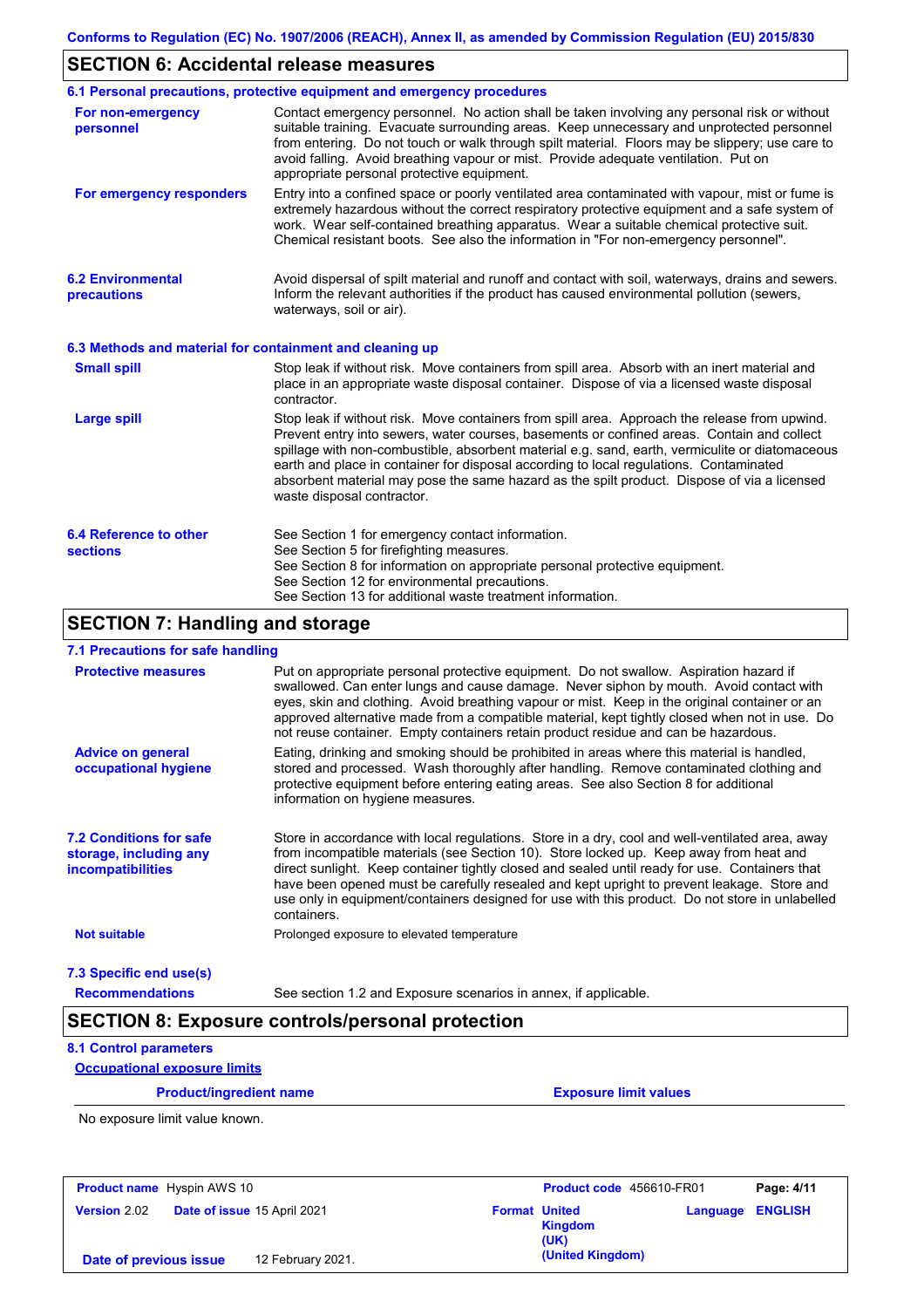## **SECTION 8: Exposure controls/personal protection**

Whilst specific OELs for certain components may be shown in this section, other components may be present in any mist, vapour or dust produced. Therefore, the specific OELs may not be applicable to the product as a whole and are provided for guidance only.

| <b>Recommended monitoring</b><br>procedures                 | If this product contains ingredients with exposure limits, personal, workplace atmosphere or<br>biological monitoring may be required to determine the effectiveness of the ventilation or other<br>control measures and/or the necessity to use respiratory protective equipment. Reference<br>should be made to monitoring standards, such as the following: European Standard EN 689<br>(Workplace atmospheres - Guidance for the assessment of exposure by inhalation to chemical<br>agents for comparison with limit values and measurement strategy) European Standard EN<br>14042 (Workplace atmospheres - Guide for the application and use of procedures for the<br>assessment of exposure to chemical and biological agents) European Standard EN 482<br>(Workplace atmospheres - General requirements for the performance of procedures for the<br>measurement of chemical agents) Reference to national guidance documents for methods for<br>the determination of hazardous substances will also be required. |
|-------------------------------------------------------------|----------------------------------------------------------------------------------------------------------------------------------------------------------------------------------------------------------------------------------------------------------------------------------------------------------------------------------------------------------------------------------------------------------------------------------------------------------------------------------------------------------------------------------------------------------------------------------------------------------------------------------------------------------------------------------------------------------------------------------------------------------------------------------------------------------------------------------------------------------------------------------------------------------------------------------------------------------------------------------------------------------------------------|
| <b>Derived No Effect Level</b><br>No DNELs/DMELs available. |                                                                                                                                                                                                                                                                                                                                                                                                                                                                                                                                                                                                                                                                                                                                                                                                                                                                                                                                                                                                                            |
| <b>Predicted No Effect Concentration</b>                    |                                                                                                                                                                                                                                                                                                                                                                                                                                                                                                                                                                                                                                                                                                                                                                                                                                                                                                                                                                                                                            |
| No PNECs available                                          |                                                                                                                                                                                                                                                                                                                                                                                                                                                                                                                                                                                                                                                                                                                                                                                                                                                                                                                                                                                                                            |
| <b>8.2 Exposure controls</b>                                |                                                                                                                                                                                                                                                                                                                                                                                                                                                                                                                                                                                                                                                                                                                                                                                                                                                                                                                                                                                                                            |
| <b>Appropriate engineering</b><br><b>controls</b>           | Provide exhaust ventilation or other engineering controls to keep the relevant airborne<br>concentrations below their respective occupational exposure limits.<br>All activities involving chemicals should be assessed for their risks to health, to ensure<br>exposures are adequately controlled. Personal protective equipment should only be considered<br>after other forms of control measures (e.g. engineering controls) have been suitably evaluated.<br>Personal protective equipment should conform to appropriate standards, be suitable for use, be<br>kept in good condition and properly maintained.<br>Your supplier of personal protective equipment should be consulted for advice on selection and<br>appropriate standards. For further information contact your national organisation for standards.<br>The final choice of protective equipment will depend upon a risk assessment. It is important to<br>ensure that all items of personal protective equipment are compatible.                    |
| <b>Individual protection measures</b>                       |                                                                                                                                                                                                                                                                                                                                                                                                                                                                                                                                                                                                                                                                                                                                                                                                                                                                                                                                                                                                                            |
| <b>Hygiene measures</b>                                     | Wash hands, forearms and face thoroughly after handling chemical products, before eating,<br>smoking and using the lavatory and at the end of the working period. Ensure that eyewash<br>stations and safety showers are close to the workstation location.                                                                                                                                                                                                                                                                                                                                                                                                                                                                                                                                                                                                                                                                                                                                                                |
| <b>Respiratory protection</b>                               | In case of insufficient ventilation, wear suitable respiratory equipment.<br>The correct choice of respiratory protection depends upon the chemicals being handled, the<br>conditions of work and use, and the condition of the respiratory equipment. Safety procedures<br>should be developed for each intended application. Respiratory protection equipment should<br>therefore be chosen in consultation with the supplier/manufacturer and with a full assessment<br>of the working conditions.                                                                                                                                                                                                                                                                                                                                                                                                                                                                                                                      |
| <b>Eye/face protection</b>                                  | Safety glasses with side shields.                                                                                                                                                                                                                                                                                                                                                                                                                                                                                                                                                                                                                                                                                                                                                                                                                                                                                                                                                                                          |
| <b>Skin protection</b>                                      |                                                                                                                                                                                                                                                                                                                                                                                                                                                                                                                                                                                                                                                                                                                                                                                                                                                                                                                                                                                                                            |
| <b>Hand protection</b>                                      | <b>General Information:</b>                                                                                                                                                                                                                                                                                                                                                                                                                                                                                                                                                                                                                                                                                                                                                                                                                                                                                                                                                                                                |
|                                                             | Because specific work environments and material handling practices vary, safety procedures<br>should be developed for each intended application. The correct choice of protective gloves<br>depends upon the chemicals being handled, and the conditions of work and use. Most gloves<br>provide protection for only a limited time before they must be discarded and replaced (even the<br>best chemically resistant gloves will break down after repeated chemical exposures).                                                                                                                                                                                                                                                                                                                                                                                                                                                                                                                                           |
|                                                             | Gloves should be chosen in consultation with the supplier / manufacturer and taking account of<br>a full assessment of the working conditions.                                                                                                                                                                                                                                                                                                                                                                                                                                                                                                                                                                                                                                                                                                                                                                                                                                                                             |
|                                                             | Recommended: Nitrile gloves.<br><b>Breakthrough time:</b>                                                                                                                                                                                                                                                                                                                                                                                                                                                                                                                                                                                                                                                                                                                                                                                                                                                                                                                                                                  |
|                                                             | Breakthrough time data are generated by glove manufacturers under laboratory test conditions<br>and represent how long a glove can be expected to provide effective permeation resistance. It<br>is important when following breakthrough time recommendations that actual workplace<br>conditions are taken into account. Always consult with your glove supplier for up-to-date<br>technical information on breakthrough times for the recommended glove type.<br>Our recommendations on the selection of gloves are as follows:                                                                                                                                                                                                                                                                                                                                                                                                                                                                                         |
|                                                             | Continuous contact:                                                                                                                                                                                                                                                                                                                                                                                                                                                                                                                                                                                                                                                                                                                                                                                                                                                                                                                                                                                                        |
| <b>Product name</b> Hyspin AWS 10                           | Product code 456610-FR01<br>Page: 5/11                                                                                                                                                                                                                                                                                                                                                                                                                                                                                                                                                                                                                                                                                                                                                                                                                                                                                                                                                                                     |

| <b>Product name</b> Hyspin AWS 10 |                             | Product code 456610-FR01                |                         | Page: 5/11 |
|-----------------------------------|-----------------------------|-----------------------------------------|-------------------------|------------|
| <b>Version 2.02</b>               | Date of issue 15 April 2021 | <b>Format United</b><br>Kingdom<br>(UK) | <b>Language ENGLISH</b> |            |
| Date of previous issue            | 12 February 2021.           | (United Kingdom)                        |                         |            |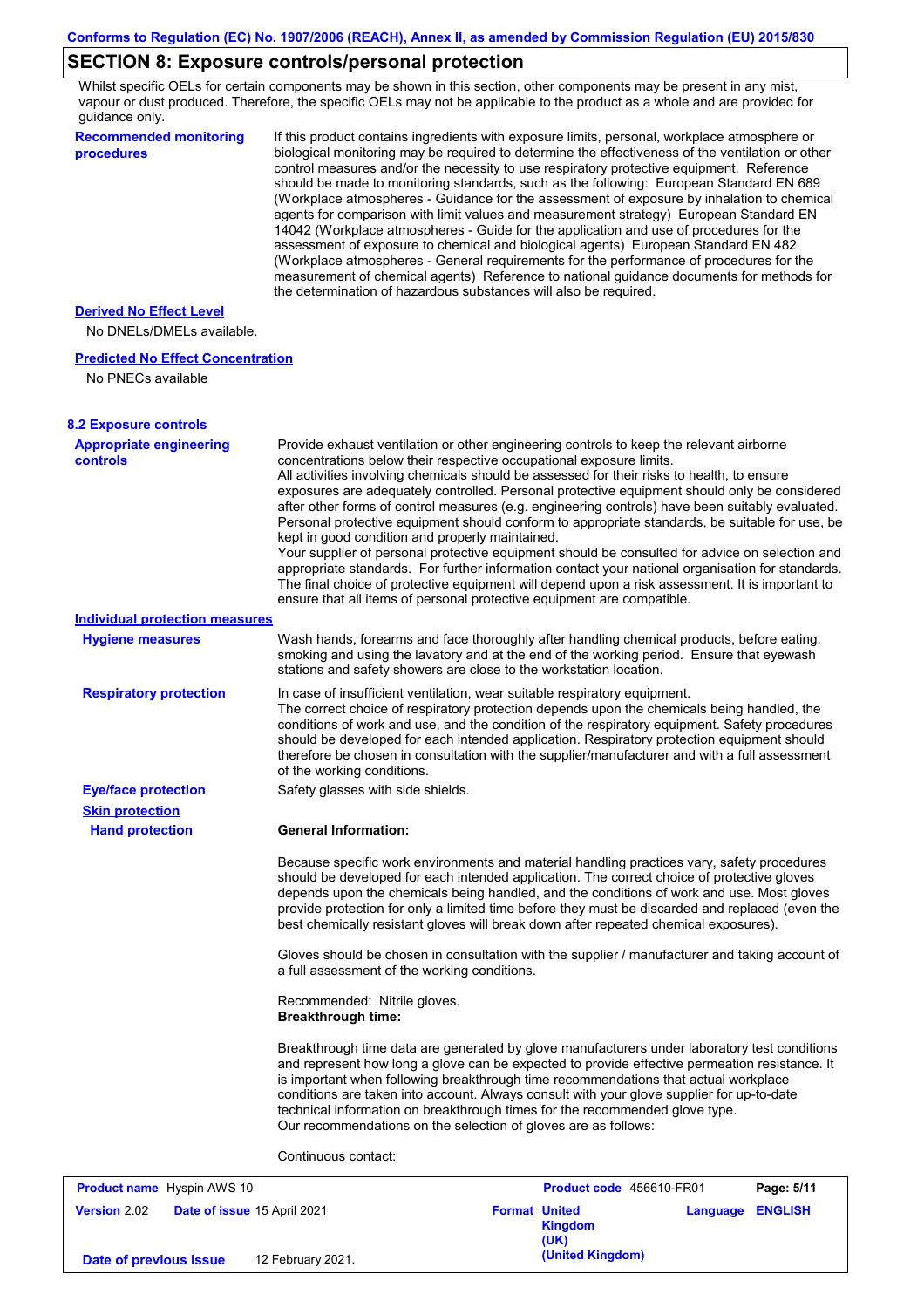## **SECTION 8: Exposure controls/personal protection**

|                                           | Gloves with a minimum breakthrough time of 240 minutes, or >480 minutes if suitable gloves<br>can be obtained.                                                                                                                                                                                                                                                                                                                                                                                                                                                                                                                                    |
|-------------------------------------------|---------------------------------------------------------------------------------------------------------------------------------------------------------------------------------------------------------------------------------------------------------------------------------------------------------------------------------------------------------------------------------------------------------------------------------------------------------------------------------------------------------------------------------------------------------------------------------------------------------------------------------------------------|
|                                           | If suitable gloves are not available to offer that level of protection, gloves with shorter<br>breakthrough times may be acceptable as long as appropriate glove maintenance and<br>replacement regimes are determined and adhered to.                                                                                                                                                                                                                                                                                                                                                                                                            |
|                                           | Short-term / splash protection:                                                                                                                                                                                                                                                                                                                                                                                                                                                                                                                                                                                                                   |
|                                           | Recommended breakthrough times as above.<br>It is recognised that for short-term, transient exposures, gloves with shorter breakthrough times<br>may commonly be used. Therefore, appropriate maintenance and replacement regimes must<br>be determined and rigorously followed.                                                                                                                                                                                                                                                                                                                                                                  |
|                                           | <b>Glove Thickness:</b>                                                                                                                                                                                                                                                                                                                                                                                                                                                                                                                                                                                                                           |
|                                           | For general applications, we recommend gloves with a thickness typically greater than 0.35 mm.                                                                                                                                                                                                                                                                                                                                                                                                                                                                                                                                                    |
|                                           | It should be emphasised that glove thickness is not necessarily a good predictor of glove<br>resistance to a specific chemical, as the permeation efficiency of the glove will be dependent<br>on the exact composition of the glove material. Therefore, glove selection should also be based<br>on consideration of the task requirements and knowledge of breakthrough times.<br>Glove thickness may also vary depending on the glove manufacturer, the glove type and the<br>glove model. Therefore, the manufacturers' technical data should always be taken into account<br>to ensure selection of the most appropriate glove for the task. |
|                                           | Note: Depending on the activity being conducted, gloves of varying thickness may be required<br>for specific tasks. For example:                                                                                                                                                                                                                                                                                                                                                                                                                                                                                                                  |
|                                           | • Thinner gloves (down to 0.1 mm or less) may be required where a high degree of manual<br>dexterity is needed. However, these gloves are only likely to give short duration protection and<br>would normally be just for single use applications, then disposed of.                                                                                                                                                                                                                                                                                                                                                                              |
|                                           | • Thicker gloves (up to 3 mm or more) may be required where there is a mechanical (as well<br>as a chemical) risk i.e. where there is abrasion or puncture potential.                                                                                                                                                                                                                                                                                                                                                                                                                                                                             |
| <b>Skin and body</b>                      | Use of protective clothing is good industrial practice.<br>Personal protective equipment for the body should be selected based on the task being<br>performed and the risks involved and should be approved by a specialist before handling this<br>product.                                                                                                                                                                                                                                                                                                                                                                                      |
|                                           | Cotton or polyester/cotton overalls will only provide protection against light superficial<br>contamination that will not soak through to the skin. Overalls should be laundered on a regular<br>basis. When the risk of skin exposure is high (e.g. when cleaning up spillages or if there is a<br>risk of splashing) then chemical resistant aprons and/or impervious chemical suits and boots<br>will be required.                                                                                                                                                                                                                             |
| <b>Refer to standards:</b>                | Respiratory protection: EN 529<br>Gloves: EN 420, EN 374<br>Eye protection: EN 166<br>Filtering half-mask: EN 149<br>Filtering half-mask with valve: EN 405<br>Half-mask: EN 140 plus filter<br>Full-face mask: EN 136 plus filter<br>Particulate filters: EN 143<br>Gas/combined filters: EN 14387                                                                                                                                                                                                                                                                                                                                               |
| <b>Environmental exposure</b><br>controls | Emissions from ventilation or work process equipment should be checked to ensure they<br>comply with the requirements of environmental protection legislation. In some cases, fume<br>scrubbers, filters or engineering modifications to the process equipment will be necessary to<br>reduce emissions to acceptable levels.                                                                                                                                                                                                                                                                                                                     |

## **SECTION 9: Physical and chemical properties**

| <b>Odour threshold</b><br>pH                       | Not available.<br>Not applicable. |                      |                          |          |                |
|----------------------------------------------------|-----------------------------------|----------------------|--------------------------|----------|----------------|
| <b>Product name</b> Hyspin AWS 10                  |                                   |                      | Product code 456610-FR01 |          | Page: 6/11     |
| <b>Version 2.02</b><br>Date of issue 15 April 2021 |                                   | <b>Format United</b> | <b>Kingdom</b><br>(UK)   | Language | <b>ENGLISH</b> |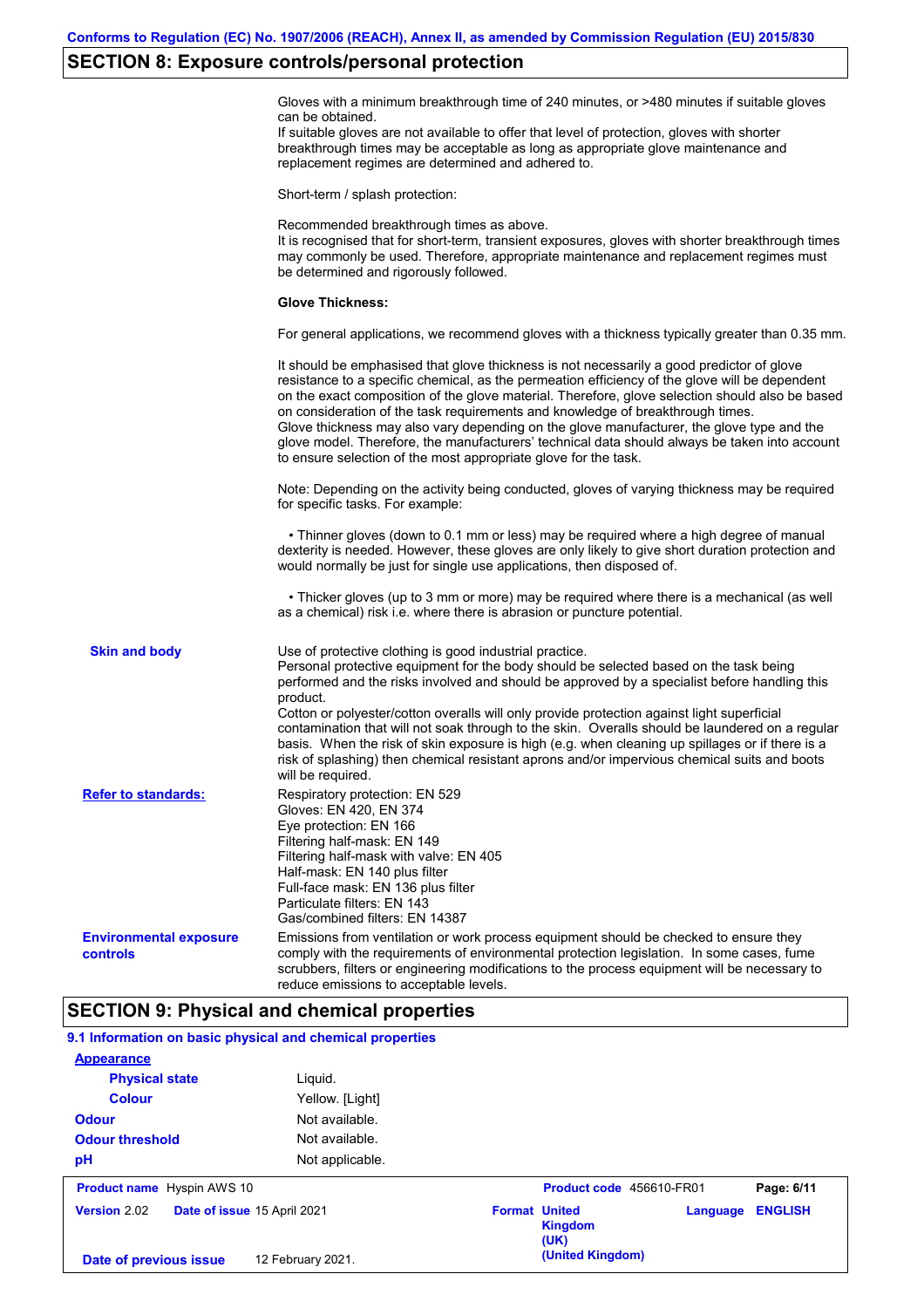## **SECTION 9: Physical and chemical properties**

| <b>Melting point/freezing point</b>                    | Not available.                                                                                                                    |
|--------------------------------------------------------|-----------------------------------------------------------------------------------------------------------------------------------|
| Initial boiling point and boiling<br>range             | Not available.                                                                                                                    |
| <b>Pour point</b>                                      | $-55 °C$                                                                                                                          |
| <b>Flash point</b>                                     | Closed cup: >140°C (>284°F) [Pensky-Martens.]                                                                                     |
| <b>Evaporation rate</b>                                | Not available.                                                                                                                    |
| <b>Flammability (solid, gas)</b>                       | Not available.                                                                                                                    |
| <b>Upper/lower flammability or</b><br>explosive limits | Not available.                                                                                                                    |
| <b>Vapour pressure</b>                                 | Not available.                                                                                                                    |
| <b>Vapour density</b>                                  | Not available.                                                                                                                    |
| <b>Relative density</b>                                | Not available.                                                                                                                    |
| <b>Density</b>                                         | <1000 kg/m <sup>3</sup> (<1 g/cm <sup>3</sup> ) at 15 <sup>°</sup> C                                                              |
| <b>Solubility(ies)</b>                                 | insoluble in water.                                                                                                               |
| <b>Partition coefficient: n-octanol/</b><br>water      | Not available.                                                                                                                    |
| <b>Auto-ignition temperature</b>                       | Not available.                                                                                                                    |
| <b>Decomposition temperature</b>                       | Not available.                                                                                                                    |
| <b>Viscosity</b>                                       | Kinematic: 10 mm <sup>2</sup> /s (10 cSt) at 40 $^{\circ}$ C<br>Kinematic: 2.55 mm <sup>2</sup> /s (2.55 cSt) at 100 $^{\circ}$ C |
| <b>Explosive properties</b>                            | Not available.                                                                                                                    |
| <b>Oxidising properties</b>                            | Not available.                                                                                                                    |

#### **9.2 Other information**

No additional information.

# **SECTION 10: Stability and reactivity**

| <b>10.1 Reactivity</b>                            | No specific test data available for this product. Refer to Conditions to avoid and Incompatible<br>materials for additional information.                                |
|---------------------------------------------------|-------------------------------------------------------------------------------------------------------------------------------------------------------------------------|
| <b>10.2 Chemical stability</b>                    | The product is stable.                                                                                                                                                  |
| <b>10.3 Possibility of</b><br>hazardous reactions | Under normal conditions of storage and use, hazardous reactions will not occur.<br>Under normal conditions of storage and use, hazardous polymerisation will not occur. |
| <b>10.4 Conditions to avoid</b>                   | No specific data.                                                                                                                                                       |
| <b>10.5 Incompatible materials</b>                | Reactive or incompatible with the following materials: oxidising materials.                                                                                             |
| <b>10.6 Hazardous</b><br>decomposition products   | Under normal conditions of storage and use, hazardous decomposition products should not be<br>produced.                                                                 |

## **SECTION 11: Toxicological information**

| 11.1 Information on toxicological effects                                    |                                                                                                     |                                        |          |                |
|------------------------------------------------------------------------------|-----------------------------------------------------------------------------------------------------|----------------------------------------|----------|----------------|
| <b>Acute toxicity estimates</b>                                              |                                                                                                     |                                        |          |                |
| Not available.                                                               |                                                                                                     |                                        |          |                |
| <b>Information on likely</b><br>routes of exposure                           | Routes of entry anticipated: Dermal, Inhalation.                                                    |                                        |          |                |
| <b>Potential acute health effects</b>                                        |                                                                                                     |                                        |          |                |
| <b>Inhalation</b>                                                            | Vapour inhalation under ambient conditions is not normally a problem due to low vapour<br>pressure. |                                        |          |                |
| <b>Ingestion</b>                                                             | Aspiration hazard if swallowed -- harmful or fatal if liquid is aspirated into lungs.               |                                        |          |                |
| <b>Skin contact</b>                                                          | Defatting to the skin. May cause skin dryness and irritation.                                       |                                        |          |                |
| Eye contact                                                                  | No known significant effects or critical hazards.                                                   |                                        |          |                |
| Symptoms related to the physical, chemical and toxicological characteristics |                                                                                                     |                                        |          |                |
| <b>Inhalation</b>                                                            | No specific data.                                                                                   |                                        |          |                |
| <b>Product name</b> Hyspin AWS 10                                            |                                                                                                     | Product code 456610-FR01               |          | Page: 7/11     |
| <b>Version 2.02</b><br>Date of issue 15 April 2021                           |                                                                                                     | <b>Format United</b><br><b>Kingdom</b> | Language | <b>ENGLISH</b> |

**(United Kingdom) Date of previous issue** 12 February 2021.

**(UK)**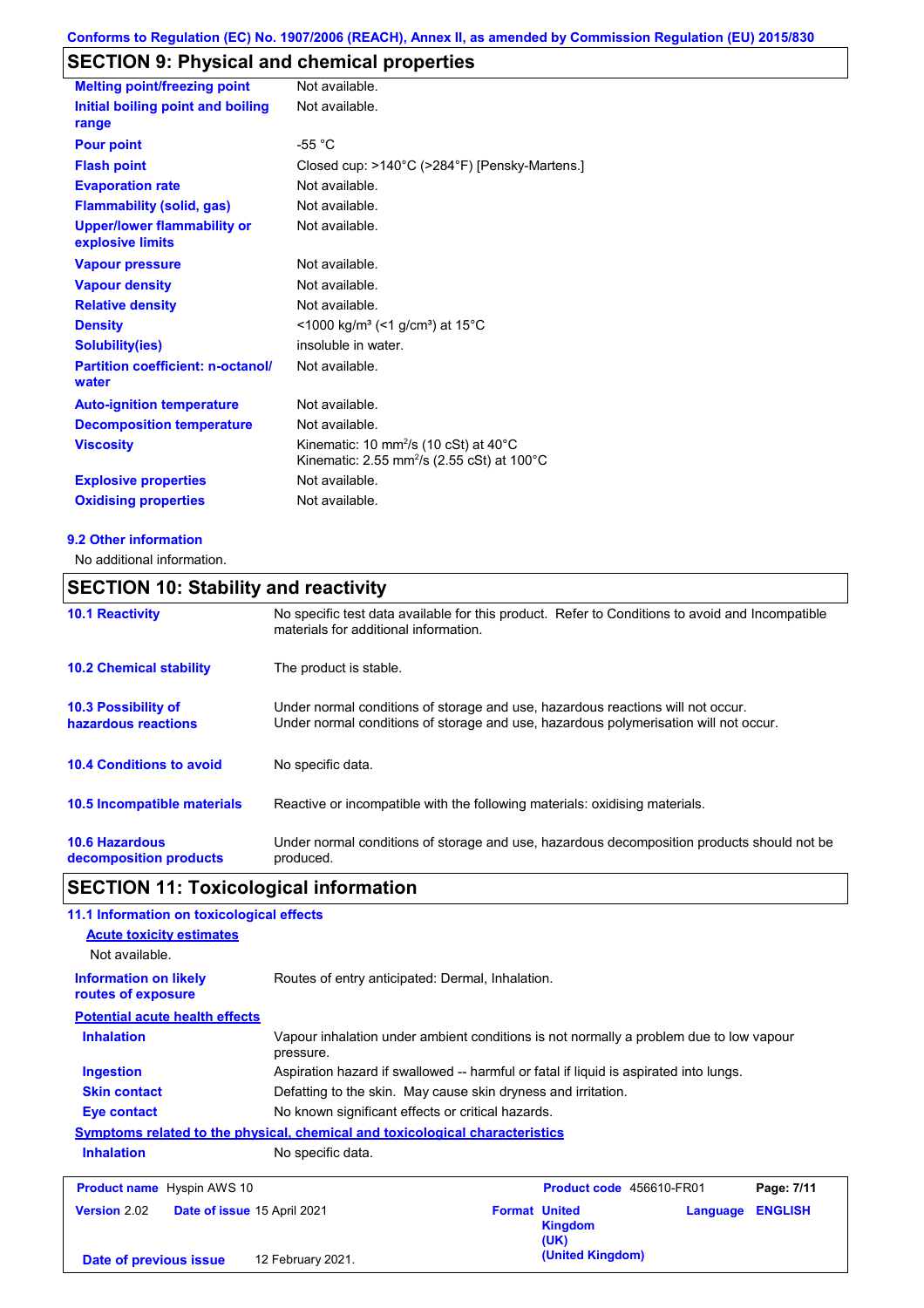### **SECTION 11: Toxicological information**

| Ingestion                               | Adverse symptoms may include the following:<br>nausea or vomiting                                                 |
|-----------------------------------------|-------------------------------------------------------------------------------------------------------------------|
| <b>Skin contact</b>                     | Adverse symptoms may include the following:<br>irritation<br>dryness<br>cracking                                  |
| Eye contact                             | No specific data.                                                                                                 |
|                                         | Delayed and immediate effects as well as chronic effects from short and long-term exposure                        |
| <b>Inhalation</b>                       | Overexposure to the inhalation of airborne droplets or aerosols may cause irritation of the<br>respiratory tract. |
| <b>Ingestion</b>                        | Ingestion of large quantities may cause nausea and diarrhoea.                                                     |
| <b>Skin contact</b>                     | Prolonged or repeated contact can defat the skin and lead to irritation and/or dermatitis.                        |
| Eye contact                             | Potential risk of transient stinging or redness if accidental eye contact occurs.                                 |
| <b>Potential chronic health effects</b> |                                                                                                                   |
| <b>General</b>                          | No known significant effects or critical hazards.                                                                 |
| <b>Carcinogenicity</b>                  | No known significant effects or critical hazards.                                                                 |
| <b>Mutagenicity</b>                     | No known significant effects or critical hazards.                                                                 |
| <b>Developmental effects</b>            | No known significant effects or critical hazards.                                                                 |
| <b>Fertility effects</b>                | No known significant effects or critical hazards.                                                                 |
|                                         |                                                                                                                   |

### **SECTION 12: Ecological information**

**12.1 Toxicity**

**Environmental hazards** Not classified as dangerous

#### **12.2 Persistence and degradability**

Expected to be biodegradable.

#### **12.3 Bioaccumulative potential**

This product is not expected to bioaccumulate through food chains in the environment.

| <b>12.4 Mobility in soil</b>                                  |                                                                      |
|---------------------------------------------------------------|----------------------------------------------------------------------|
| <b>Soil/water partition</b><br>coefficient (K <sub>oc</sub> ) | Not available.                                                       |
| <b>Mobility</b>                                               | Spillages may penetrate the soil causing ground water contamination. |

#### **12.5 Results of PBT and vPvB assessment**

Product does not meet the criteria for PBT or vPvB according to Regulation (EC) No. 1907/2006, Annex XIII.

#### **12.6 Other adverse effects**

Spills may form a film on water surfaces causing physical damage to organisms. Oxygen transfer could also be impaired. **Other ecological information**

### **SECTION 13: Disposal considerations**

| <b>13.1 Waste treatment methods</b>                               |                                                                                                                                                                      |                                                |          |                |
|-------------------------------------------------------------------|----------------------------------------------------------------------------------------------------------------------------------------------------------------------|------------------------------------------------|----------|----------------|
| <b>Product</b>                                                    |                                                                                                                                                                      |                                                |          |                |
| <b>Methods of disposal</b>                                        | Where possible, arrange for product to be recycled. Dispose of via an authorised person/<br>licensed waste disposal contractor in accordance with local regulations. |                                                |          |                |
| <b>Hazardous waste</b>                                            | Yes.                                                                                                                                                                 |                                                |          |                |
| <b>European waste catalogue (EWC)</b>                             |                                                                                                                                                                      |                                                |          |                |
| <b>Waste code</b>                                                 |                                                                                                                                                                      | <b>Waste designation</b>                       |          |                |
| 13 01 10*                                                         | mineral based non-chlorinated hydraulic oils                                                                                                                         |                                                |          |                |
| disposal code to be assigned by the end user.<br><b>Packaging</b> | However, deviation from the intended use and/or the presence of any potential contaminants may require an alternative waste                                          |                                                |          |                |
| <b>Methods of disposal</b>                                        | Where possible, arrange for product to be recycled. Dispose of via an authorised person/<br>licensed waste disposal contractor in accordance with local regulations. |                                                |          |                |
| <b>Product name</b> Hyspin AWS 10                                 |                                                                                                                                                                      | Product code 456610-FR01                       |          | Page: 8/11     |
| <b>Version 2.02</b>                                               | <b>Date of issue 15 April 2021</b>                                                                                                                                   | <b>Format United</b><br><b>Kingdom</b><br>(UK) | Language | <b>ENGLISH</b> |
| Date of previous issue                                            | 12 February 2021.                                                                                                                                                    | (United Kingdom)                               |          |                |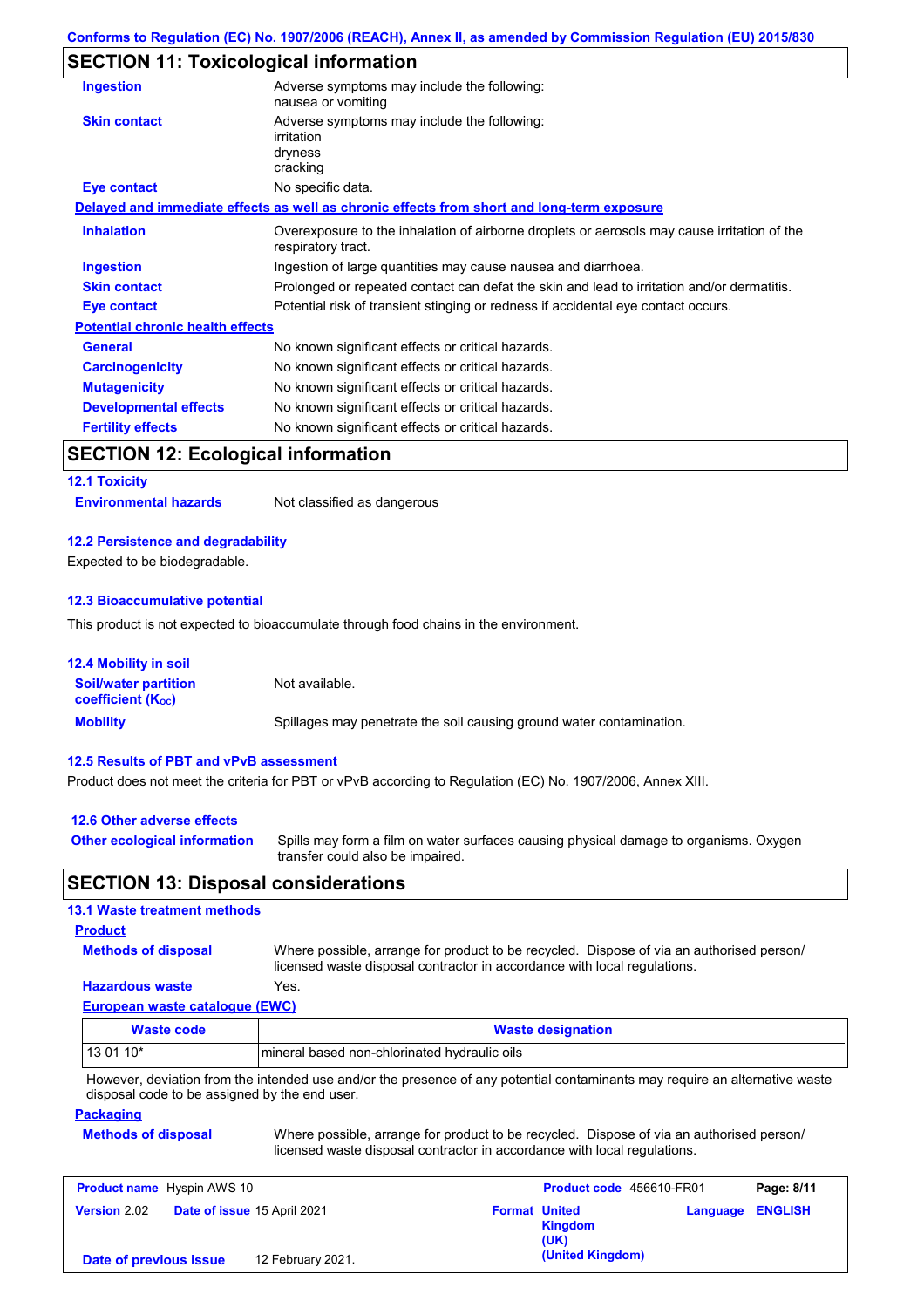## **SECTION 13: Disposal considerations**

| <b>Waste code</b>          | European waste catalogue (EWC)                                                                                                                                                                                                                                                                                                                                                                                                                                                                  |  |  |
|----------------------------|-------------------------------------------------------------------------------------------------------------------------------------------------------------------------------------------------------------------------------------------------------------------------------------------------------------------------------------------------------------------------------------------------------------------------------------------------------------------------------------------------|--|--|
| 15 01 10*                  | packaging containing residues of or contaminated by hazardous substances                                                                                                                                                                                                                                                                                                                                                                                                                        |  |  |
| <b>Special precautions</b> | This material and its container must be disposed of in a safe way. Care should be taken when<br>handling emptied containers that have not been cleaned or rinsed out. Empty containers or<br>liners may retain some product residues. Empty containers represent a fire hazard as they may<br>contain flammable product residues and vapour. Never weld, solder or braze empty containers.<br>Avoid dispersal of spilt material and runoff and contact with soil, waterways, drains and sewers. |  |  |
| <b>References</b>          | Commission 2014/955/EU<br>Directive 2008/98/EC                                                                                                                                                                                                                                                                                                                                                                                                                                                  |  |  |

## **SECTION 14: Transport information**

|                                                | <b>ADR/RID</b> | <b>ADN</b>     | <b>IMDG</b>    | <b>IATA</b>    |
|------------------------------------------------|----------------|----------------|----------------|----------------|
| 14.1 UN number                                 | Not regulated. | Not regulated. | Not regulated. | Not regulated. |
| 14.2 UN proper<br>shipping name                |                |                |                |                |
| <b>14.3 Transport</b><br>hazard class(es)      |                |                |                |                |
| 14.4 Packing<br>group                          |                |                |                |                |
| 14.5<br><b>Environmental</b><br><b>hazards</b> | No.            | No.            | No.            | No.            |
| <b>Additional</b><br>information               |                |                |                |                |

**14.6 Special precautions for user** Not available.

#### **14.7 Transport in bulk according to IMO instruments** Not available.

### **SECTION 15: Regulatory information**

|                                                                                                                                                          | 15.1 Safety, health and environmental regulations/legislation specific for the substance or mixture                            |                      |                          |          |                |  |
|----------------------------------------------------------------------------------------------------------------------------------------------------------|--------------------------------------------------------------------------------------------------------------------------------|----------------------|--------------------------|----------|----------------|--|
| EU Regulation (EC) No. 1907/2006 (REACH)                                                                                                                 |                                                                                                                                |                      |                          |          |                |  |
|                                                                                                                                                          | Annex XIV - List of substances subject to authorisation                                                                        |                      |                          |          |                |  |
| <b>Annex XIV</b>                                                                                                                                         |                                                                                                                                |                      |                          |          |                |  |
| None of the components are listed.                                                                                                                       |                                                                                                                                |                      |                          |          |                |  |
| <b>Substances of very high concern</b>                                                                                                                   |                                                                                                                                |                      |                          |          |                |  |
| None of the components are listed.                                                                                                                       |                                                                                                                                |                      |                          |          |                |  |
| EU Regulation (EC) No. 1907/2006 (REACH)                                                                                                                 |                                                                                                                                |                      |                          |          |                |  |
| <b>Annex XVII - Restrictions</b><br>on the manufacture.<br>placing on the market<br>and use of certain<br>dangerous substances,<br>mixtures and articles | Not applicable.                                                                                                                |                      |                          |          |                |  |
| <b>Other regulations</b>                                                                                                                                 |                                                                                                                                |                      |                          |          |                |  |
| <b>REACH Status</b>                                                                                                                                      | The company, as identified in Section 1, sells this product in the EU in compliance with the<br>current requirements of REACH. |                      |                          |          |                |  |
| <b>United States inventory</b><br>(TSCA 8b)                                                                                                              | All components are active or exempted.                                                                                         |                      |                          |          |                |  |
| <b>Australia inventory (AICS)</b>                                                                                                                        | All components are listed or exempted.                                                                                         |                      |                          |          |                |  |
| <b>Canada inventory</b>                                                                                                                                  | All components are listed or exempted.                                                                                         |                      |                          |          |                |  |
| <b>Product name</b> Hyspin AWS 10                                                                                                                        |                                                                                                                                |                      | Product code 456610-FR01 |          | Page: 9/11     |  |
| <b>Version 2.02</b><br>Date of issue 15 April 2021                                                                                                       |                                                                                                                                | <b>Format United</b> | <b>Kingdom</b><br>(UK)   | Language | <b>ENGLISH</b> |  |
| Date of previous issue                                                                                                                                   | 12 February 2021.                                                                                                              |                      | (United Kingdom)         |          |                |  |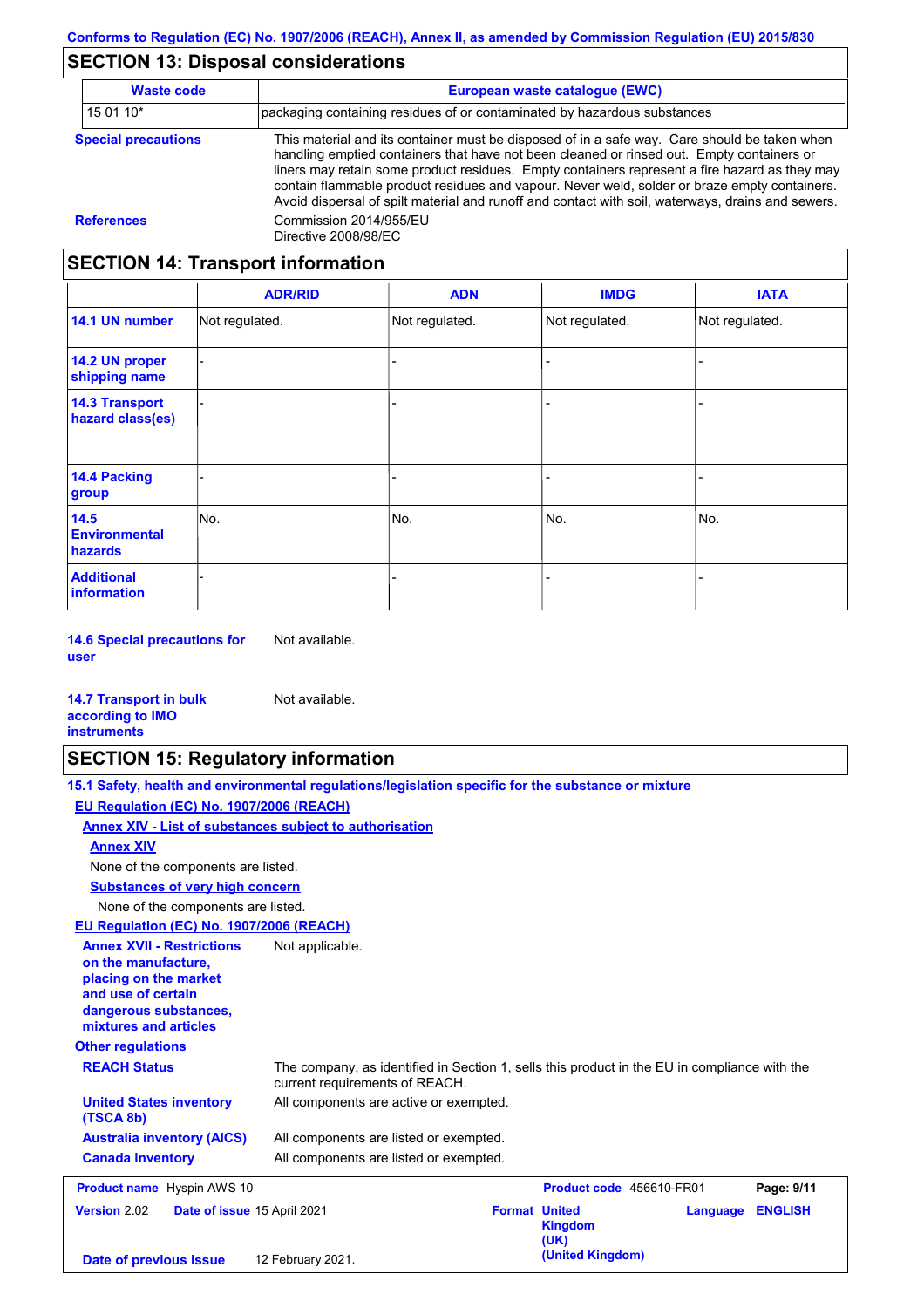## **SECTION 15: Regulatory information**

| <b>China inventory (IECSC)</b>                                  | All components are listed or exempted. |
|-----------------------------------------------------------------|----------------------------------------|
| <b>Japan inventory (ENCS)</b>                                   | All components are listed or exempted. |
| <b>Korea inventory (KECI)</b>                                   | All components are listed or exempted. |
| <b>Philippines inventory</b><br>(PICCS)                         | All components are listed or exempted. |
| <b>Taiwan Chemical</b><br><b>Substances Inventory</b><br>(TCSI) | All components are listed or exempted. |
| Ozone depleting substances (1005/2009/EU)                       |                                        |
| Not listed.                                                     |                                        |
| Prior Informed Consent (PIC) (649/2012/EU)<br>Not listed.       |                                        |
| <b>EU - Water framework directive - Priority substances</b>     |                                        |
| None of the components are listed.                              |                                        |
| <b>Seveso Directive</b>                                         |                                        |

This product is not controlled under the Seveso Directive.

| <b>15.2 Chemical safety</b> | A Chemical Safety Assessment has been carried out for one or more of the substances within  |
|-----------------------------|---------------------------------------------------------------------------------------------|
| assessment                  | this mixture. A Chemical Safety Assessment has not been carried out for the mixture itself. |

# **SECTION 16: Other information**

| <b>Abbreviations and acronyms</b> | ADN = European Provisions concerning the International Carriage of Dangerous Goods by<br>Inland Waterway |
|-----------------------------------|----------------------------------------------------------------------------------------------------------|
|                                   | ADR = The European Agreement concerning the International Carriage of Dangerous Goods by<br>Road         |
|                                   | ATE = Acute Toxicity Estimate                                                                            |
|                                   | <b>BCF = Bioconcentration Factor</b>                                                                     |
|                                   | CAS = Chemical Abstracts Service                                                                         |
|                                   | CLP = Classification, Labelling and Packaging Regulation [Regulation (EC) No. 1272/2008]                 |
|                                   | CSA = Chemical Safety Assessment                                                                         |
|                                   | CSR = Chemical Safety Report                                                                             |
|                                   | DMEL = Derived Minimal Effect Level                                                                      |
|                                   | DNEL = Derived No Effect Level                                                                           |
|                                   | EINECS = European Inventory of Existing Commercial chemical Substances                                   |
|                                   | ES = Exposure Scenario                                                                                   |
|                                   | EUH statement = CLP-specific Hazard statement                                                            |
|                                   | EWC = European Waste Catalogue                                                                           |
|                                   | GHS = Globally Harmonized System of Classification and Labelling of Chemicals                            |
|                                   | IATA = International Air Transport Association                                                           |
|                                   | IBC = Intermediate Bulk Container                                                                        |
|                                   | <b>IMDG = International Maritime Dangerous Goods</b>                                                     |
|                                   | LogPow = logarithm of the octanol/water partition coefficient                                            |
|                                   | MARPOL = International Convention for the Prevention of Pollution From Ships, 1973 as                    |
|                                   | modified by the Protocol of 1978. ("Marpol" = marine pollution)                                          |
|                                   | OECD = Organisation for Economic Co-operation and Development                                            |
|                                   | PBT = Persistent, Bioaccumulative and Toxic                                                              |
|                                   | PNEC = Predicted No Effect Concentration                                                                 |
|                                   | REACH = Registration, Evaluation, Authorisation and Restriction of Chemicals Regulation                  |
|                                   | [Regulation (EC) No. 1907/2006]                                                                          |
|                                   | RID = The Regulations concerning the International Carriage of Dangerous Goods by Rail                   |
|                                   | <b>RRN = REACH Registration Number</b>                                                                   |
|                                   | SADT = Self-Accelerating Decomposition Temperature                                                       |
|                                   | SVHC = Substances of Very High Concern                                                                   |
|                                   | STOT-RE = Specific Target Organ Toxicity - Repeated Exposure                                             |
|                                   | STOT-SE = Specific Target Organ Toxicity - Single Exposure                                               |
|                                   | TWA = Time weighted average                                                                              |
|                                   | $UN = United Nations$                                                                                    |
|                                   | UVCB = Complex hydrocarbon substance                                                                     |
|                                   | VOC = Volatile Organic Compound                                                                          |
|                                   | vPvB = Very Persistent and Very Bioaccumulative                                                          |
|                                   | Varies = may contain one or more of the following 64741-88-4 / RRN 01-2119488706-23,                     |
|                                   | 64741-89-5 / RRN 01-2119487067-30, 64741-95-3 / RRN 01-2119487081-40, 64741-96-4/ RRN                    |

| <b>Product name</b> Hyspin AWS 10 |                             | <b>Product code</b> 456610-FR01                |                         | Page: 10/11 |
|-----------------------------------|-----------------------------|------------------------------------------------|-------------------------|-------------|
| <b>Version 2.02</b>               | Date of issue 15 April 2021 | <b>Format United</b><br><b>Kingdom</b><br>(UK) | <b>Language ENGLISH</b> |             |
| Date of previous issue            | 12 February 2021.           | (United Kingdom)                               |                         |             |